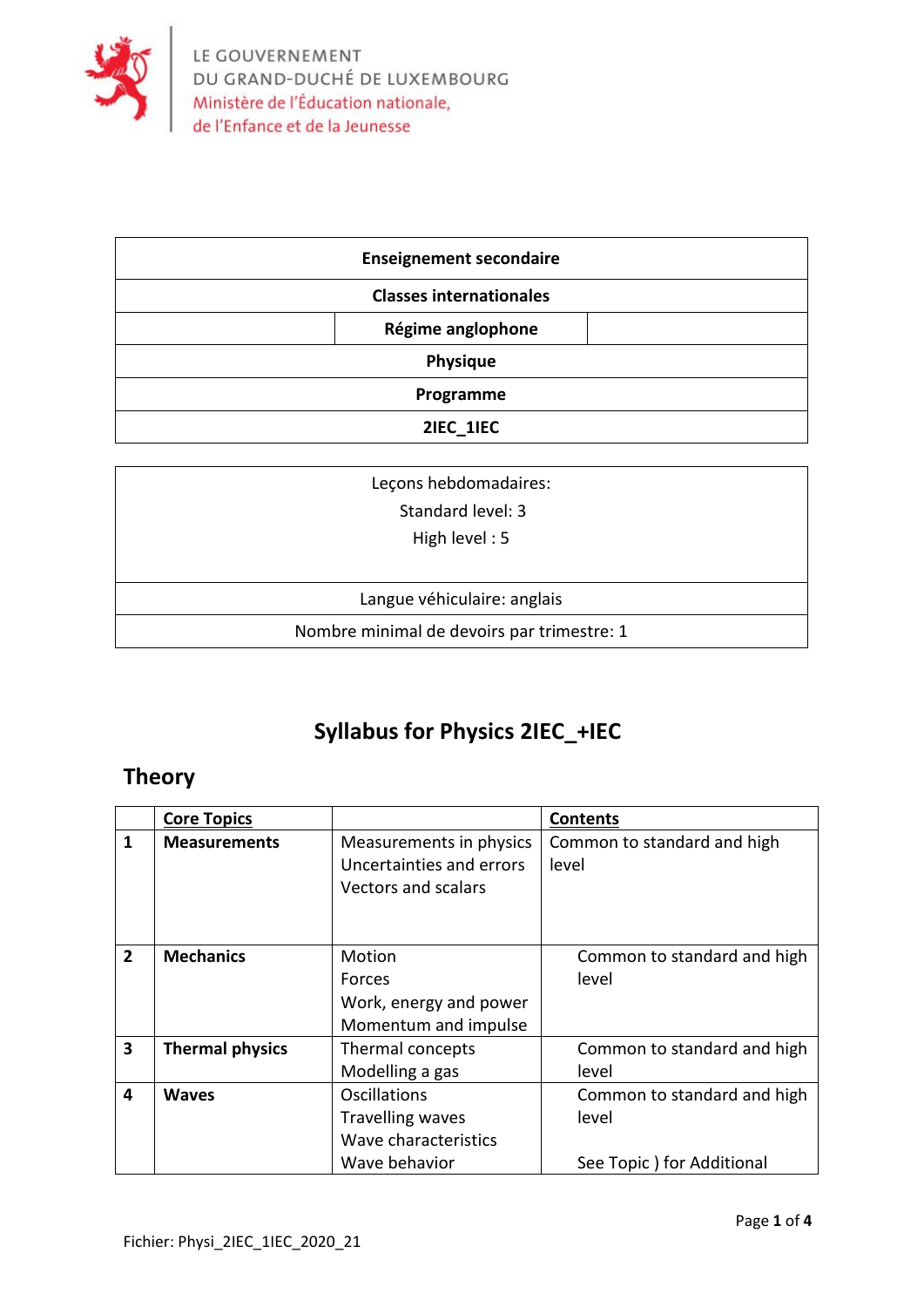

LE GOUVERNEMENT<br>DU GRAND-DUCHÉ DE LUXEMBOURG<br>Ministère de l'Éducation nationale, de l'Enfance et de la Jeunesse

|                |                            | <b>Standing waves</b>                   | Higher Level (AHL)            |
|----------------|----------------------------|-----------------------------------------|-------------------------------|
| 5              | <b>Electricity and</b>     | Electric fields                         | Common to standard and high   |
|                | magnetism                  | Heating effects of                      | level                         |
|                |                            | electric currents                       |                               |
|                |                            | Electric cells                          |                               |
|                |                            | Magnetic effects of                     |                               |
|                |                            | electric currents                       |                               |
| 6              | <b>Circular motion and</b> | Circular motion                         | Common to standard and high   |
|                | gravitation                | Newton's law of                         | level                         |
|                |                            | gravitation                             |                               |
| $\overline{7}$ | Atomic, nuclear and        | Discrete energy and                     | Common to standard and high   |
|                | particle physics           | radioactivity                           | level                         |
|                |                            | Nuclear reactors                        |                               |
|                |                            | The structure of matter                 |                               |
| 8              | <b>Energy production</b>   | <b>Energy sources</b>                   | Common to standard and high   |
|                |                            | Thermal energy transfer                 | level                         |
| 9              | Wave phenomena             | Simple harmonic motion                  | Additional higher level (AHL) |
|                |                            | Single-slit diffraction<br>Interference |                               |
|                |                            | Resolution                              |                               |
|                |                            | Doppler effect                          |                               |
| 10             | <b>Fields</b>              | Describing fields                       | <b>AHL</b>                    |
|                |                            | Fields at work                          |                               |
| 11             | Electromagnetic            | Electromagnetic                         | <b>AHL</b>                    |
|                | induction                  | induction                               |                               |
|                |                            | Power generation and                    |                               |
|                |                            | transmission                            |                               |
|                |                            | Capacitance                             |                               |
|                |                            |                                         |                               |
|                |                            |                                         |                               |
|                |                            |                                         |                               |
| 12             | <b>Quantum physics</b>     | The interaction of                      | <b>AHL</b>                    |
|                |                            | matter with radiation                   |                               |
|                |                            | Nuclear physics                         |                               |
|                |                            |                                         |                               |
|                |                            |                                         |                               |
|                |                            |                                         |                               |
|                |                            |                                         |                               |
|                |                            |                                         |                               |
|                |                            |                                         |                               |
|                |                            |                                         |                               |
|                |                            |                                         |                               |
|                |                            |                                         |                               |
|                |                            |                                         |                               |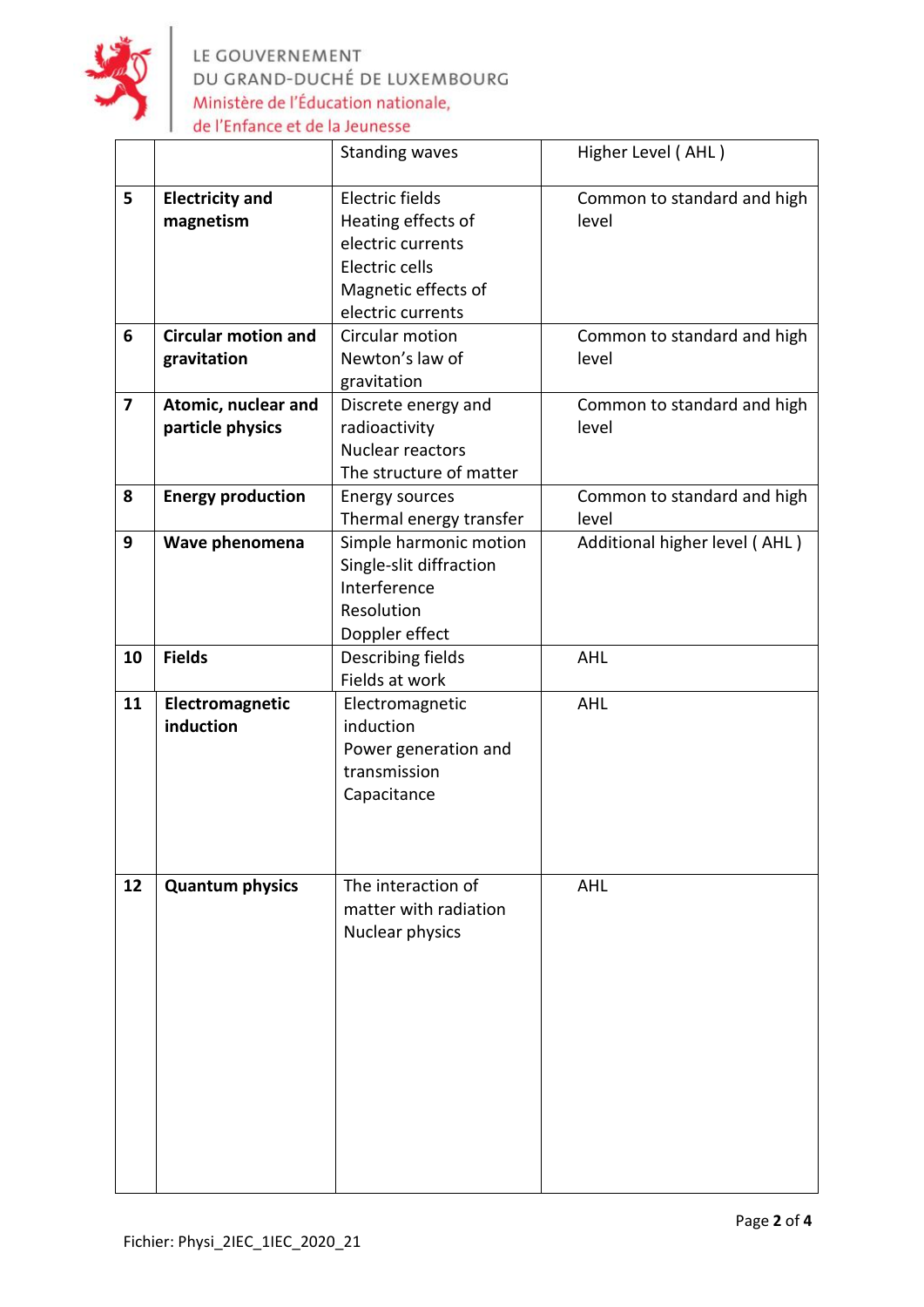

LE GOUVERNEMENT<br>DU GRAND-DUCHÉ DE LUXEMBOURG Ministère de l'Éducation nationale, de l'Enfance et de la Jeunesse

| $\mathbf{o}$<br>P<br>T<br>$\mathbf{I}$<br>O | A. Relativity                    | The beginnings of<br>relativity<br>Lorentz transformations<br>Space-time diagrams   | Common to standard and high<br>level |
|---------------------------------------------|----------------------------------|-------------------------------------------------------------------------------------|--------------------------------------|
| N<br>$\mathsf{S}$                           |                                  | Relativistic mechanics<br>General relativity                                        | <b>AHL</b>                           |
|                                             | <b>B.</b> Engineering<br>physics | Rigid bodies and<br>rotational dynamics<br>Thermodynamics                           | Common to standard and high<br>level |
|                                             |                                  | Fluids and fluid<br>dynamics<br>Forced vibrations and<br>resonance                  | <b>AHL</b>                           |
|                                             | C. Imaging                       | Introduction to imaging<br>Imaging instrumentation<br>Fibre optics                  | Common to standard and high<br>level |
|                                             |                                  | <b>Medical imaging</b>                                                              | <b>AHL</b>                           |
|                                             | D. Astrophysics                  | Stellar quantities<br>Stellar characteristics<br>and stellar evolution<br>Cosmology | Common to standard and high<br>level |
|                                             |                                  | Stellar processes<br>Further cosmology                                              | <b>AHL</b>                           |